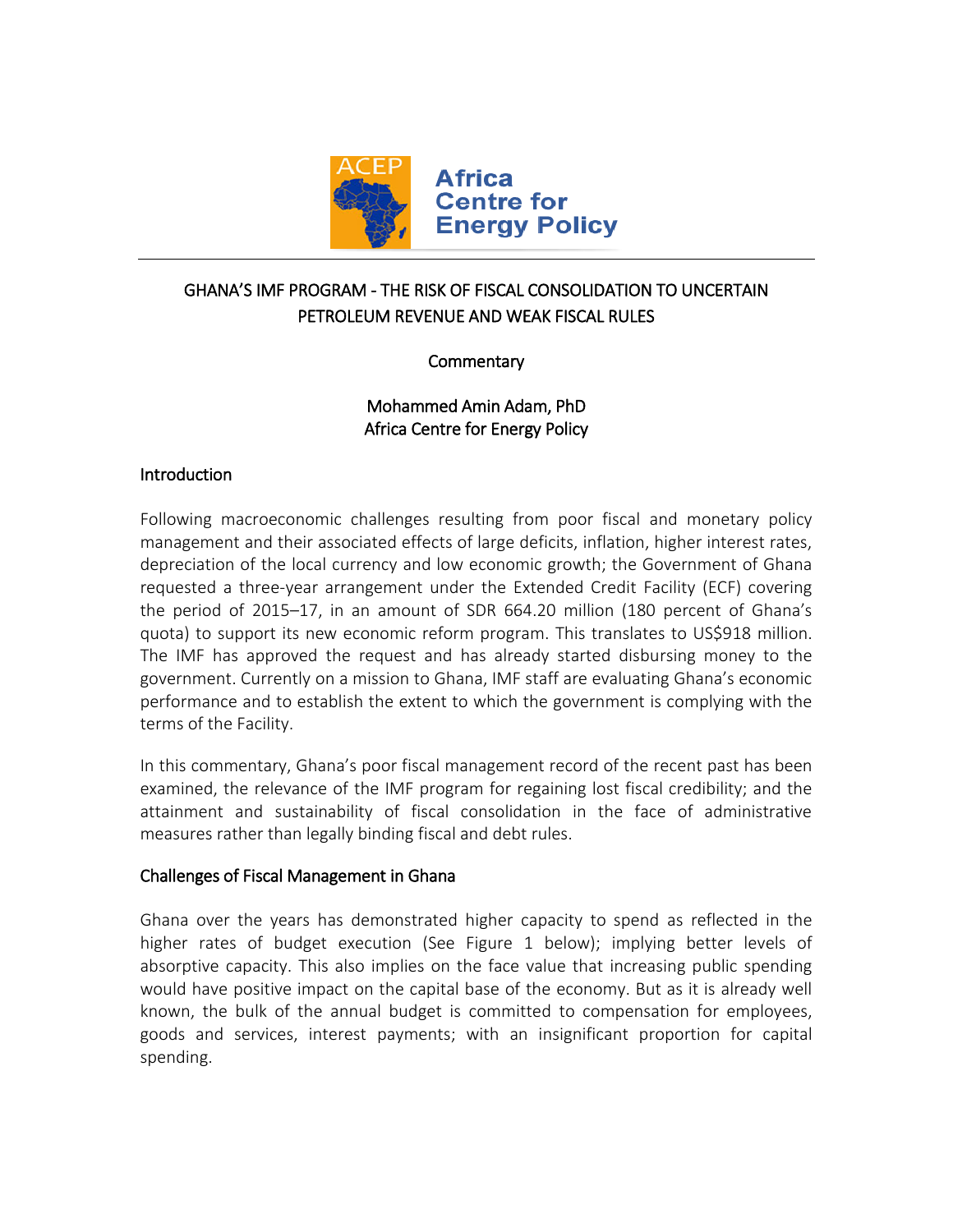

# Figure 1: Budget Execution Rate is very high

Source: MOFEP – Fiscal Data

Therefore, higher budget execution rates may not necessarily lead to efficient spending. Efficiency in spending implies that increased spending should lead to equivalent increase or more in capital. This does not appear to be so in Ghana. In spite of the growth in spending over the last few years, gross capital formation has not increased (See Figure 2). Apart from inefficient spending, public capital investment has been declining from an average of 5.2% (2007-2010) to an average of 5.1% (2011-2004).



2011 2012 2013 2014 2015 Prog

Expenditure (%GDP) Gross Cap Formation (Government) Gross Cap Formation (Private)

Figure 2: Gross Capital Formation not growing (% of GDP)

Source: Government of Ghana and IMF Estimates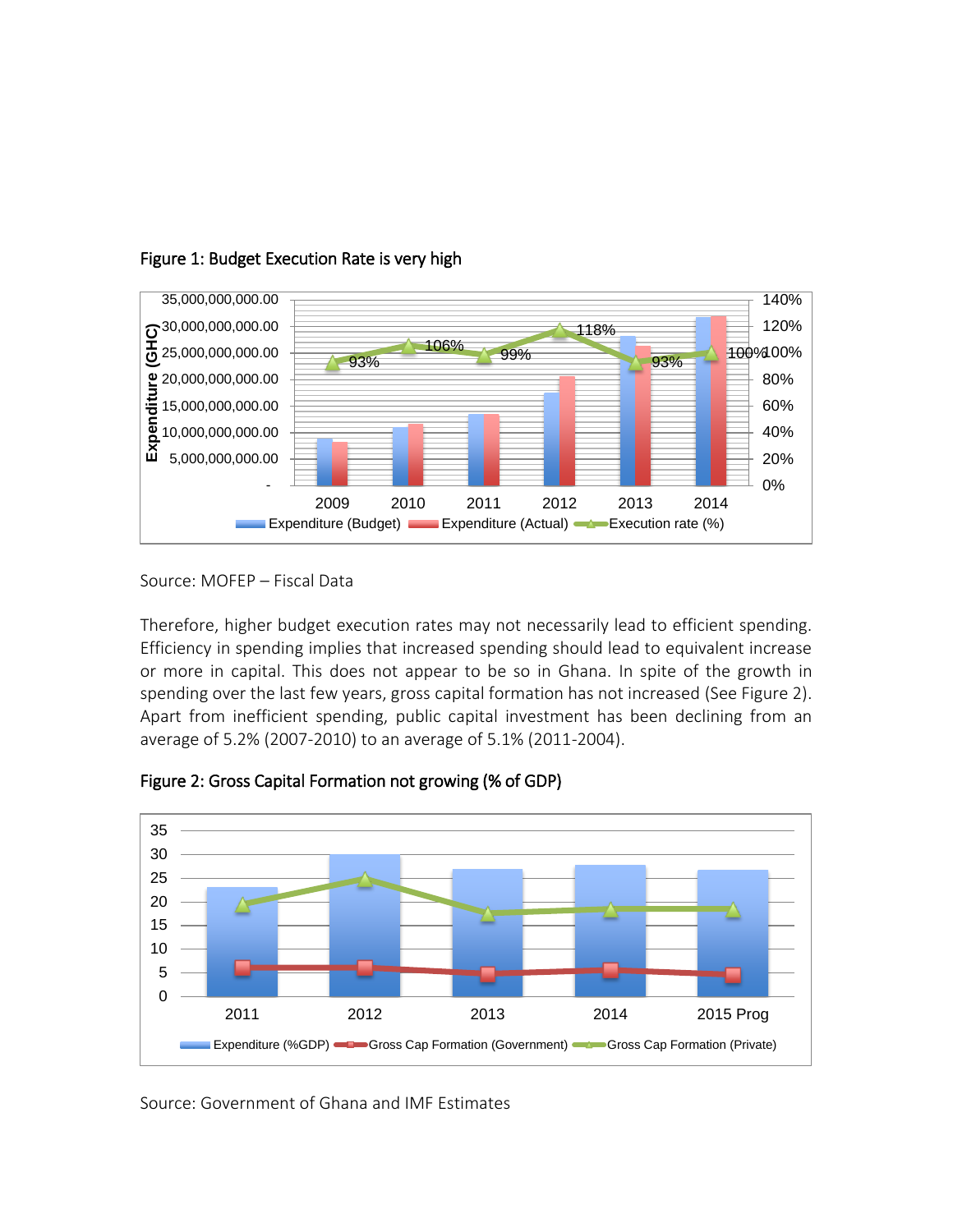In addition, private capital formation has not grown much due to crowding out effect from excessive public domestic debt. Cost of credit has increased, because the sharp increase in net credit to the government far exceeded the statutory limit of 10 percent of revenue for total Bank of Ghana financing, increasing the perception that the Bank is not independent, as well as questioning the credibility of the inflation-targeting regime (IMF,  $2013$ <sup>1</sup>. Banks' lucrative investments in government securities have reduced their incentives to actively seek lending opportunities to the private sector (Ibid). Whilst private credit grew strongly in 2014, this occurred from a low base. Credit to the private sector is projected to decline from 42% in 2014 to 16% (IMF, 2015)<sup>2</sup>.



Figure 3: Credit to the private sector declining

Source: Government of Ghana and IMF Projections

The lower levels of capital accumulation in spite of growing public spending exposes inefficiencies in spending, resulting from weak public financial management systems, poor quality of procurements, project implementation delays and cost overruns. The effects on economic growth are well known. These concerns perhaps underlie the significance of the structural and financial reforms contained in the IMF Program.

Another reflection of low productivity in the Ghanaian economy is expressed in the consistent "positive" output gap recorded over the years due in part to the electricity shortage. By "positive" output gap, it means higher potential output of the economy over actual output, indicating slowdown in economic activity. It is therefore not surprising that Government revenues have not been rising as expected. The consistent "positive" output gap has translated into expansionary public spending against lower inflows, thus raising

 $\overline{a}$ <sup>1</sup> IMF, Ghana Article IV Consultations, IMF Country Report No. 13/187, June 2013.

 $^2$  IMF, Ghana - Request For A Three-Year Arrangement Under The Extended Credit Facility Staff Report; Press Release; And Statement By The Executive Director For Ghana, IMF Country Report No. 15/103, April 2015.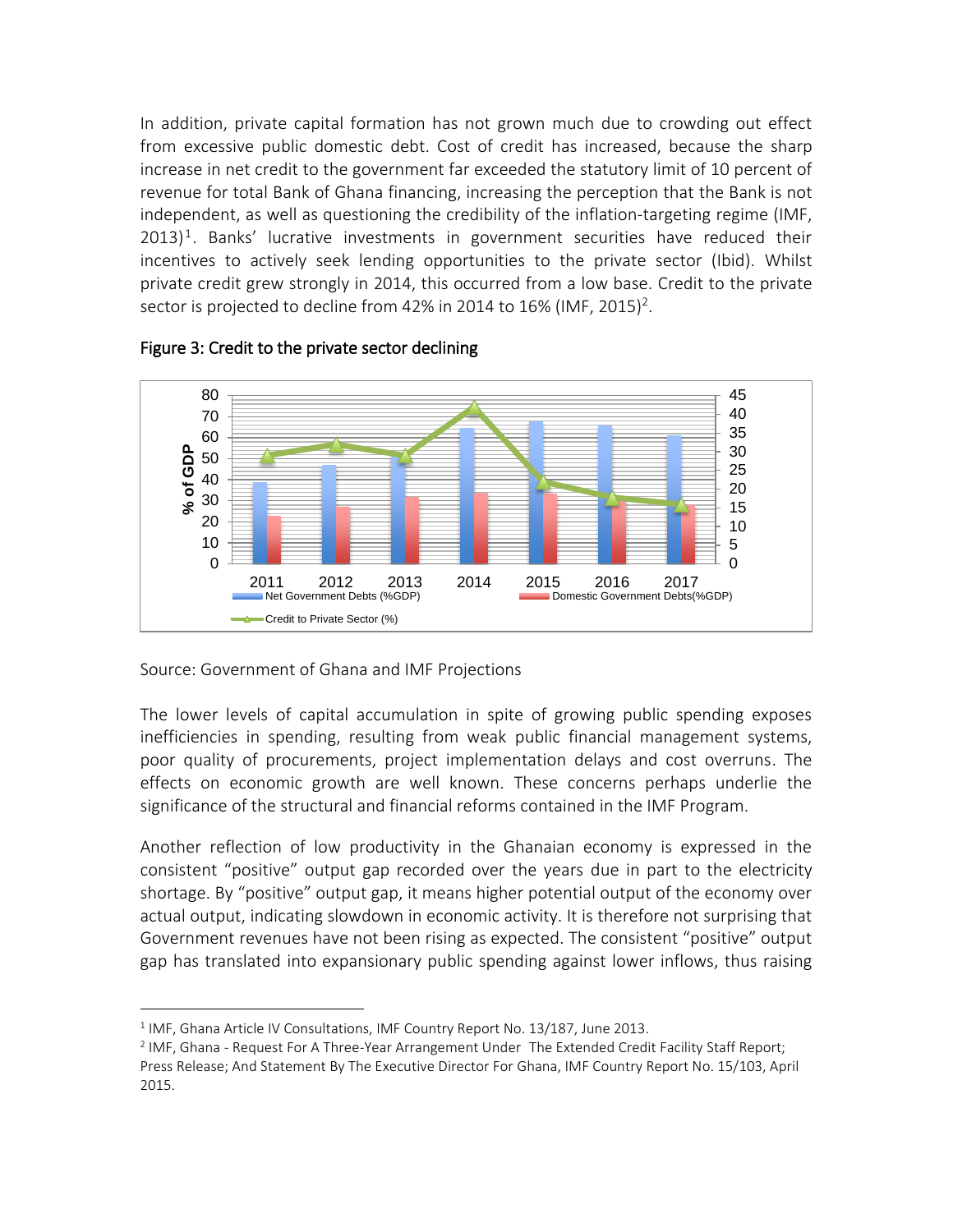both actual inflation and inflation expectations (IMF, 2013).

Expectedly, the IMF program anticipates "a gradual shift of public expenditure from current to capital spending supported by the channeling of new oil and gas revenues into productive investment to develop proper infrastructure and reliable power generation, as well as reform of State-Owned-Enterprises (SOEs)". However, this growth strategy hinged on expected oil and gas revenues should be taken with cautious optimism because of the volatility and uncertainty of these revenues.

The commencement of commercial oil production deepened government's pro-cyclical behavior consistent with Ghana's rule for managing petroleum revenues. Fact is, projection of the benchmark petroleum revenue, a percentage of which is allocated to the annual budget (the Annual Budget Funding Amount or ABFA)<sup>3</sup>, is based on a 7-year moving average of crude oil prices. Whilst this formula is expected to smoothen revenues, it in part assumes a pro-cyclical posture because consistent boom periods in the computation projects higher ABFA. This in addition to increased debts servicing accounted for the large public expenditure (29% of GDP) during the oil production period (2011-2014) compared to the pre-oil period (20.9%) (See Figure 4).

The climax of government's expansionary fiscal policy was in 2012 during the general elections, which saw large twin deficits, arising from excessive spending including extrabudgetary spending. The dilemma here is that, with expected increases in petroleum revenues, government spending is likely to be influenced by high expectations, rather than by efficient spending.





Source: IMF Estimates

 $\overline{a}$ 

 $3$  ABFA is the proportion of the estimated benchmark petroleum revenue allocated to the annual budget of the government. The Petroleum Revenue Management Act 2011 (Act 815) provides that up to 70% of the benchmark revenue should be transferred to the budget.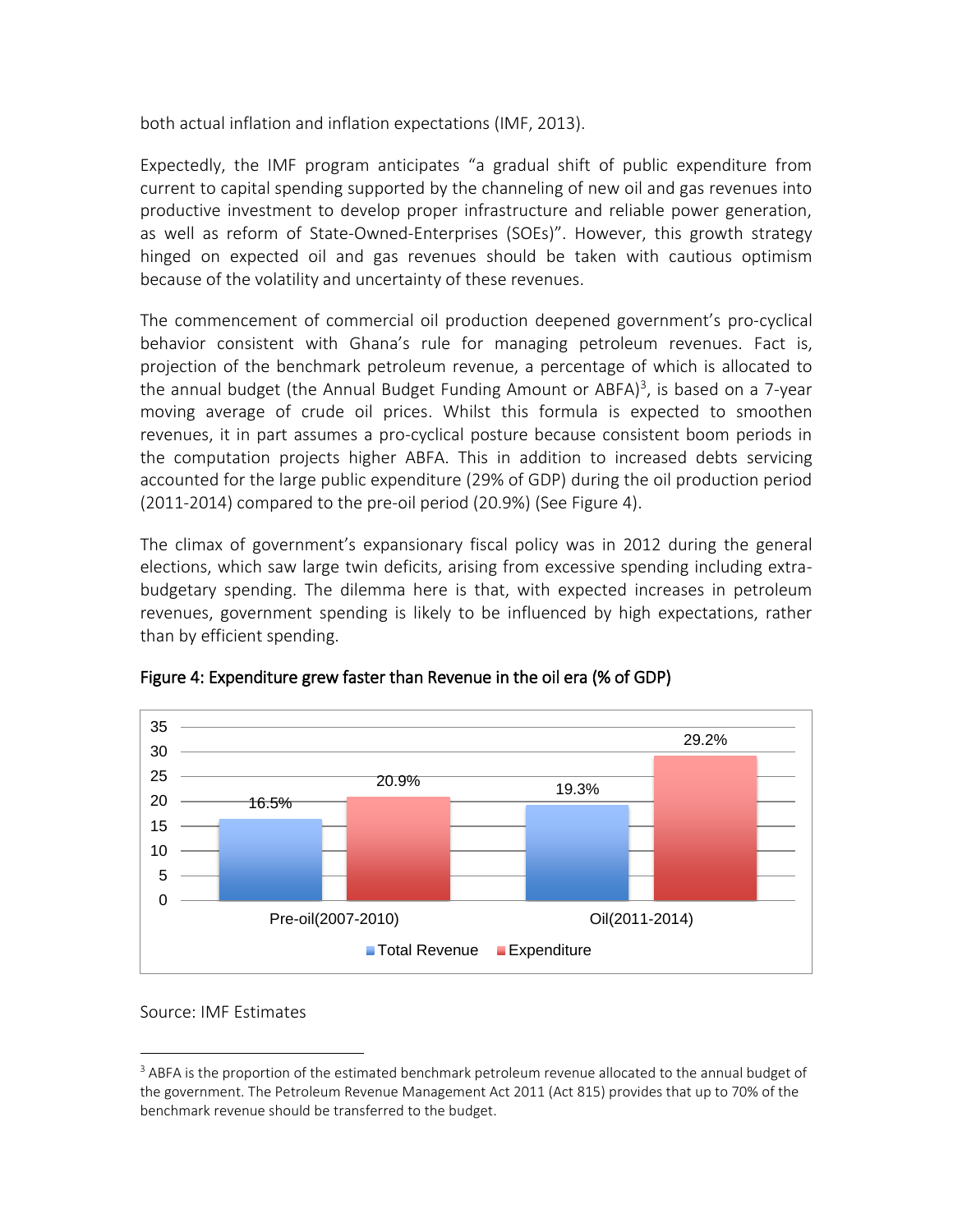As a result of fiscal indiscipline, the IMF program focuses more on regaining fiscal credibility by proposing a number of reforms including structural reforms to strengthen public finances and fiscal discipline; and financial sector reforms to strengthen the monetary policy framework and safeguard financial sector stability.

These reforms no doubt will re-establish fiscal credibility. However, there is the risk of poor enforcement of these reforms given that previous reforms were never fully implemented. The extent to which these reforms will affect fiscal consolidation is also in doubt, given that the measures aimed at fiscal consolidation are inadequate and are not expressed in very strong legal terms required for a fiscally indiscipline environment. At best, the measures are largely administrative which can be ignored with ease once the program is over in 2017. More serious is the fact that future fiscal consolidation rests with oil revenues and grants, which are both volatile, uncertain and unsustainable.

### Fiscal Consolidation Measures

The program aims to turn the primary balance (on a commitment basis) from a deficit of 3.5% in 2014 into a surplus of 0.9% of GDP in 2015 and 3.2% of GDP in 2017. If the government is to improve on its fiscal outlook, there must be serious efforts at improving on tax collection and controlling public spending but this requires serious austerity measures and improved institutional quality to achieve. This is also consistent with recommendations made by the World Bank to the Government, asking it to raise tax collection, reduce expenditures and ensure that expenditure cuts do not fall disproportionately on public investments in order to protect wages, salaries and other important recurrent cost (World Bank, 2009)<sup>4</sup>.

The revenue and expenditure measures taken by government as contained in the program seek to raise tax revenues and control expenditure. They include:

a. Revenue measures (about 2 percent of GDP in 2015) include:

i. Special Petroleum Tax of 17.5 percent);

 $\overline{a}$ 

- ii. VAT on fee-based financial services and a 5 percent flat rate on real estate; and
- iii. Extension of the special import levy of 1-2 percent and the National Fiscal Stabilization Levy

Government has already introduced the special petroleum tax and VAT on fee-based financial services, which are generating substantial revenues for the state.

b. Expenditure measures (savings of about 2 percentage points of GDP in 2015):

<sup>4</sup> World Bank (2009c), Ghana: 2009 External Review of Public Financial Management, Report No. 47639- GH, Washington D.C.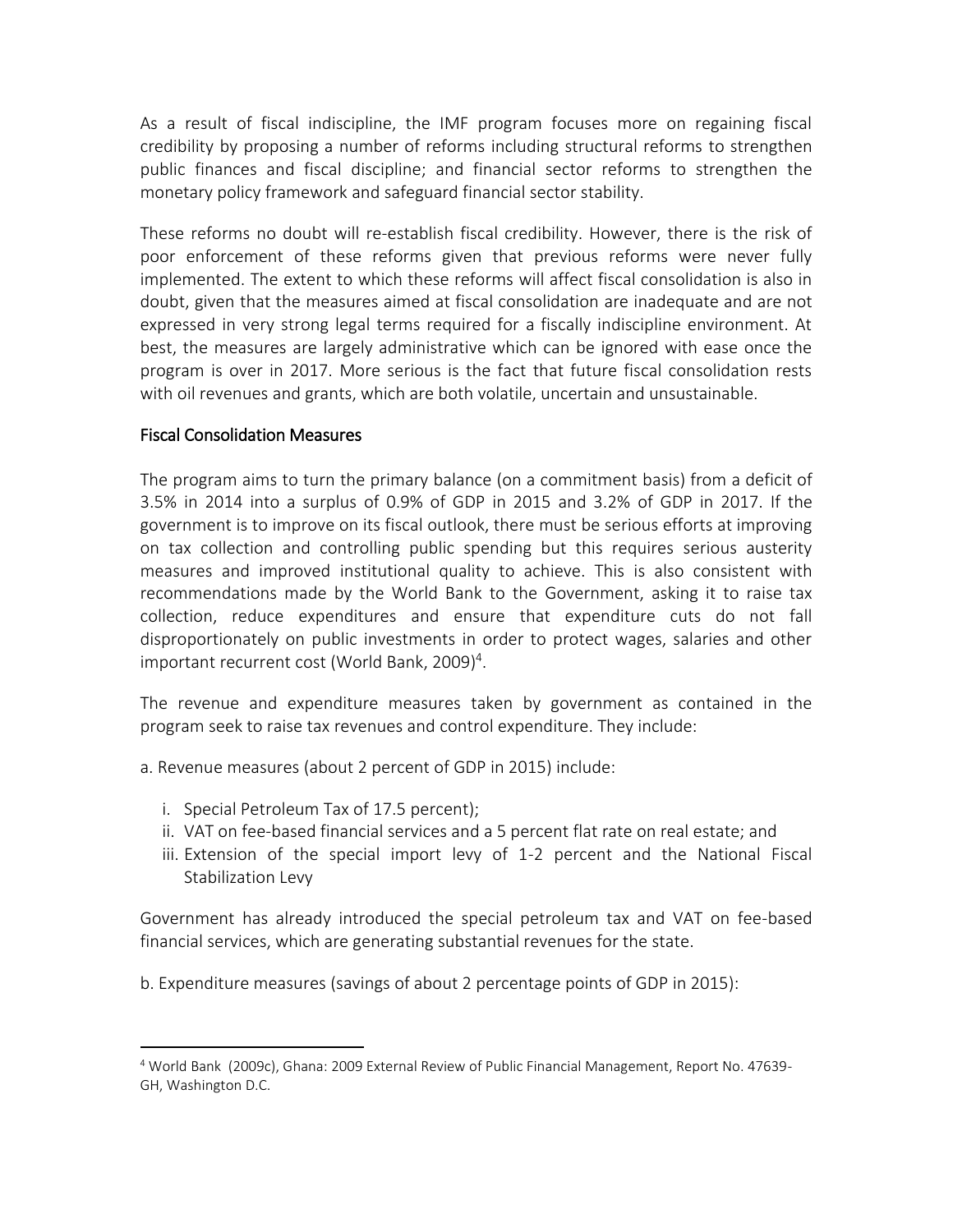- i. Limit the nominal increase in the total wage bill to 10 percent
- ii. Eliminate subsidies for utilities and petroleum products, i.e., strict implementation of tariff and price adjustment mechanisms and using part of the resulting fiscal space to safeguard social and other priority spending (LEAP)
- iii. Clear outstanding stock of arrears over the coming three years
- iv. Reduce expenditures on goods and services,
- v. Scaling back domestically financed non-priority capital expenditures, as well as transfers to other government agencies.

These are intended to reduce fiscal deficits significantly particularly the primary balance. However, the medium term effects of these measures cannot be fully evaluated, given that most of the measures are administrative, and are not binding except to fulfill IMF conditions. In fact, the program endorses legislative reforms in the Bank of Ghana Act, Banks and Specialized Deposit-Taking Institutions Bill, Deposit Insurance Bill and the Petroleum Revenue Management Act (PRMA).

However, the more important Fiscal Responsibility legislation has been reduced into "revising existing Public Financial Management (PFM) legal frameworks to accommodate provisions on fiscal responsibility and debt management". This fell short of a bold decision to backing the formulation and implementation of a comprehensive set of fiscal and debt rules for managing the fiscal policy. Given that government has consistently argued that it has fiscal rules (which do not exist), one is tempted to doubt if it will establish any strong rules to inject discipline and statutory restrictions on excessive spending and borrowing, once the program is completed.

### Fiscal Consolidation and Volatility of Petroleum Revenue

Petroleum revenue has contributed to reducing the higher primary balance recorded over the oil production period. From a pre-oil average of (-1.8%of GDP), the primary balance increased to (-5% of GDP). This includes the positive effect of petroleum revenue financing. Excluding petroleum revenues (1.9% of GDP), the non-oil primary balance deteriorated to (-6.9% of GDP). The significance of this is that with increased petroleum revenues from the TEN and Sankofa Fields, petroleum revenues could provide the relief for fiscal consolidation in the near term if production is increased substantially.

## Table 1: Primary Budget Balance improved with oil revenues but not sufficient to balance the budget

|                                 | Pre-Oil (2007- | Oil             | Petroleum |
|---------------------------------|----------------|-----------------|-----------|
| Primary Balance                 | 2010           | $(2011 - 2014)$ | Revenues  |
| Overall balance (%GDP)          | $-4.4$         | $-9.9$          | 1.9       |
| Primary balance (%GDP)          | $-1.8$         | -5              | 1.9       |
| Non-oil primary balance (% GDP) | $-1.8$         | $-6.9$          |           |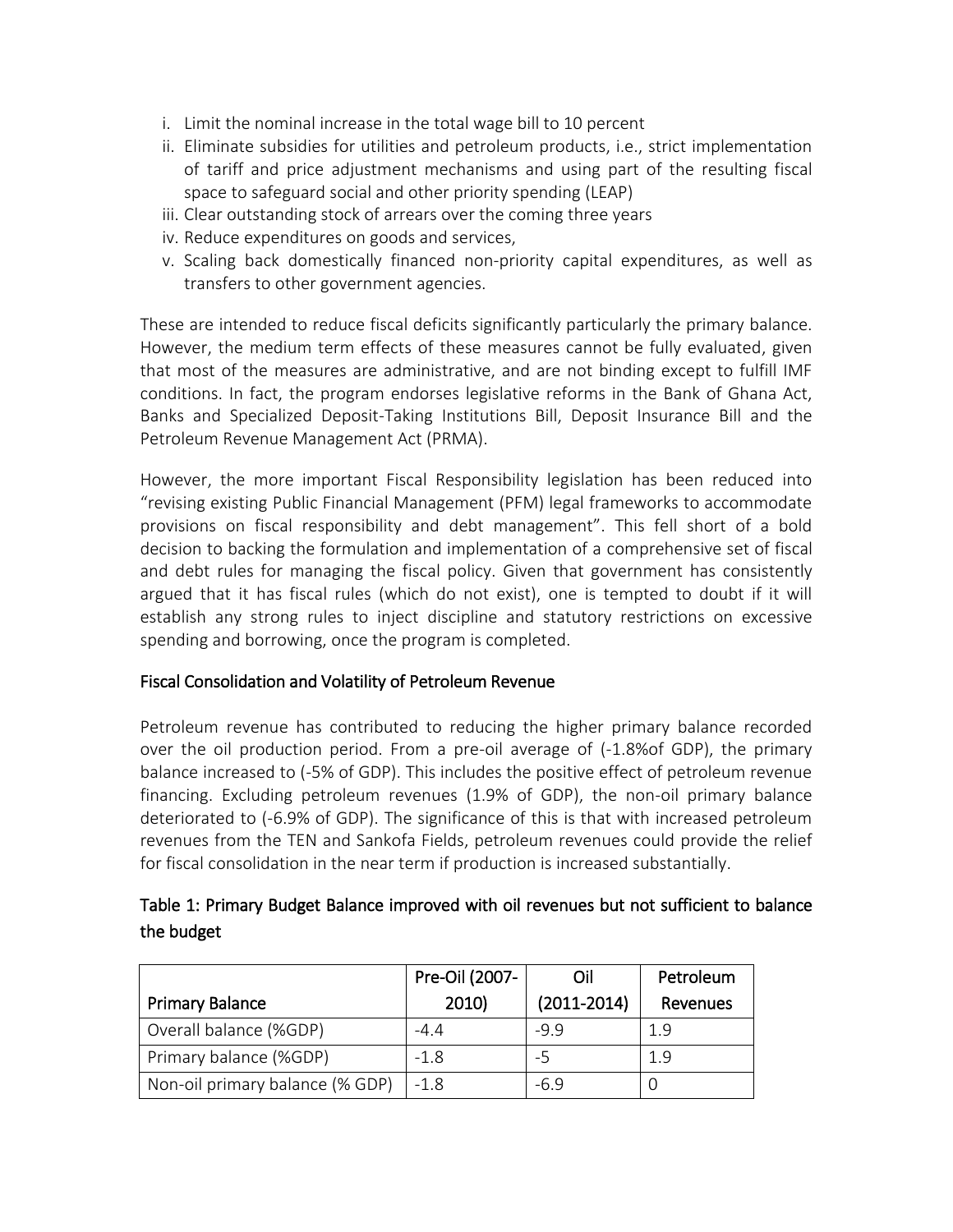#### Source: IMF Estimates

The IMF program acknowledges the role petroleum revenue could play in balancing the government budget by providing for instance that petroleum revenue will be a major component on the financing side of the program primary fiscal balance; that the deficit ceilings for 2015–17 will be adjusted for excesses and shortfalls in petroleum revenue and program loans and grants; and that a Debt Service (Sinking Fund) Account will be established from petroleum revenue.

It is already well known that production of oil and gas is expected to increase over the next two years. However, as already stated, the uncertainty about crude oil prices and the litigation on the TEN project puts the fiscal targets under serious threat, unless there is significant buffer in the Ghana Stabilization Fund, which for the 2015 fiscal year, has already been committed following the price crush in 2015. This in part has compelled government to consider amendments to the PRMA to give the Minister of Finance more discretionary power to revise the benchmark revenue when there is material evidence that petroleum prices and/or output targets will not be achieved. Although the proposed amendments will further entrench pro-cyclical spending of petroleum revenues exposing public spending to boom-bust cycles, the IMF has approved them.

Putting the proposed amendments into proper perspective, one wonders how they could adequately address the volatility effects of oil prices and production. These amendments by far remain unnecessary, considering that the inadequacy of the reserve in the GSF to cushion the budget against revenue shortfall is to blame for the current situation. Under the PRMA, the Minister has exercised its discretion in setting maximum caps on the GSF, which so far have been done through arbitrary processes. For example, government set the cap at \$250 million in 2012, this allowed the deployment of \$305.7 million, being excess revenue over the cap, for debt service and establishing the contingency fund by end of September 2014. Thus, government's policy on the use of the GSF shifted from the counter-cyclical objective to reducing the borrowing cost premium, hence, exposing the budget further to cyclical effects. Based on the projected ABFA, the caps on the GSF varied from one year to another (see Table 2).

| Item           | Unit | 2014        | 2015(Q1)    | 2015 (Year End) | 2016        |
|----------------|------|-------------|-------------|-----------------|-------------|
| Projected ABFA | USS. | 409,072,778 | 721,818,314 | 721,818,314     | 874,878,604 |
| Cap            | US\$ | 250,000,000 | 300,000,000 | 400,000,000     | 400,000,000 |
| Buffer in GSF  | %    | 61%         | 42%         | 55%             | 46%         |

Table 2: Illustration of the size of the stabilization buffer in the GSF (US\$)

Source: Government and Author's Computations

This implies that as the projection of ABFA increased, the size of the cap proportionately decreased, reducing the size of the revenue buffer in the GSF against spending shortfalls. It is therefore important for government to formulate a rule that ensures a balance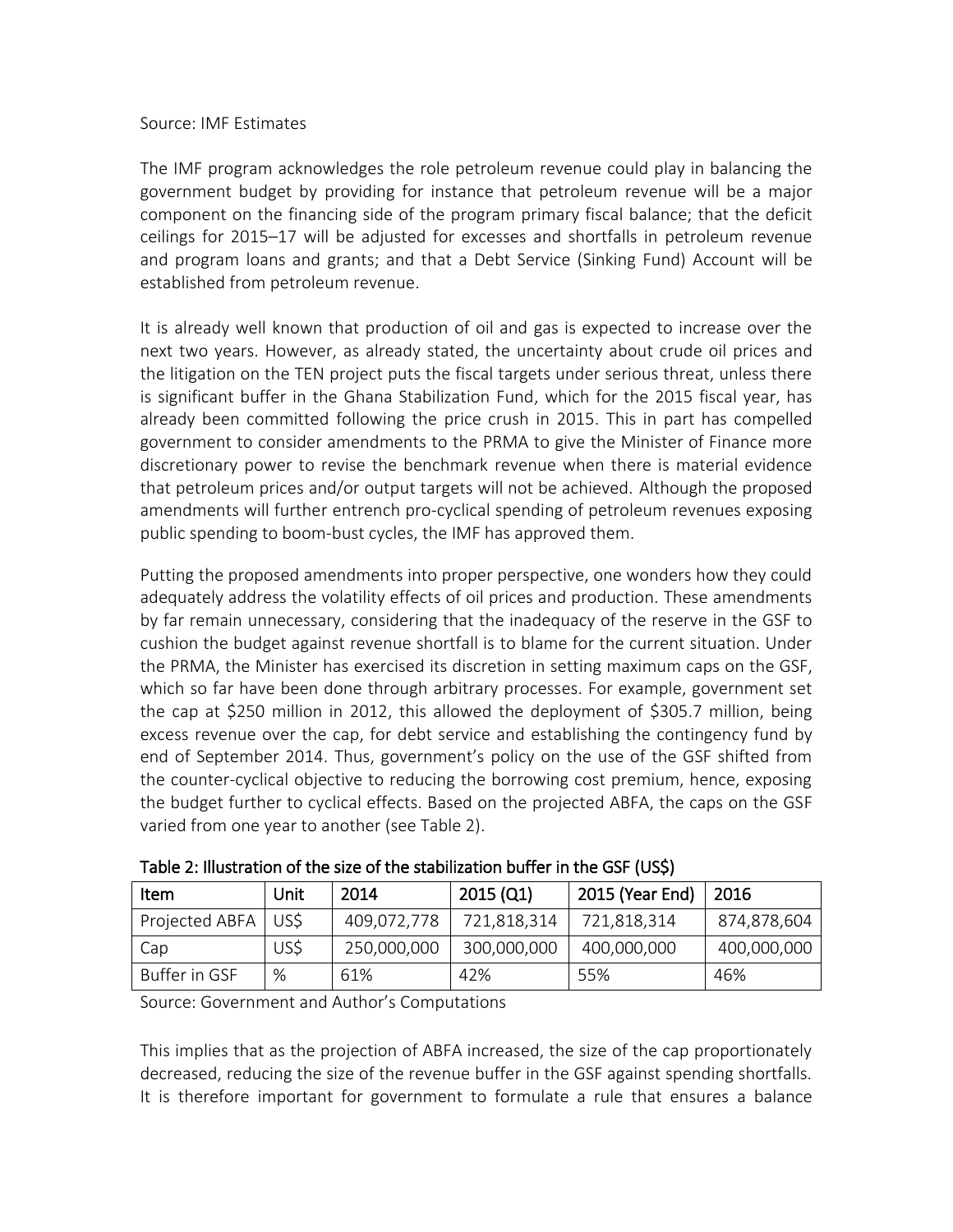between debt repayment and the need to keep significant reserves against petroleum revenue shortfalls to ensure that it is on the consolidation path. The effect of oil induced revenue shortfall in Ghana has already led to costly adjustments threatening to completely deplete the GSF. Cabinet has approved adjustment to the primary balance by GHC1,265 million to mitigate the impact of lower oil prices and keep total public debt accumulation as approved in the 2015 budget. This exposes the risk of fiscal consolidation to insufficient and arbitrary setting of the GSF cap.

The reliance on expected petroleum revenue for consolidating fiscal targets further shows Ghana's vulnerability to fiscal slips. If the Government was forced to review its 2015 budget due to shortfalls in petroleum revenue, although Ghana is not an oil depending country, then the expected fiscal consolidation may not be realized as dependence on oil revenue increases. This therefore raises the question as to whether future adjustments may not be too expensive for the economy. Government is therefore likely to resort to more borrowing in spite of the ceilings on non-concessional debts under the program. The negative implications of the debt ceilings for undermining fiscal consolidation when oil revenue fails in the medium term are predictable.

### Some Proposals

The government has a number of options in formulating comprehensive fiscal rules for long-term fiscal consolidation some of which are proposed as follows.

- a. Government needs to shift from pro-cyclical spending to counter-cyclical spending. This requires a strong stabilization mechanism to support the budget during periods of low economic activity.
- b. Government must introduce a legal framework on a comprehensive set of fiscal rules – budget balance rules, expenditure growth rules and debt rules, and must have the discipline to follow the rules. Some proposals for the introduction of new fiscal rules will be helpful.
	- i. Government should fully integrate petroleum revenues into the fiscal policy rather than its current structure as earmarked funds for selected sectors and for financing the Ghana Infrastructure Investment Fund (GIIF). Given that government short to medium term target is to have a primary surplus of 0.9 percent of GDP in 2015 and 3.2 percent of GDP in 2017, a fiscal rule that requires non-oil primary balance deficit at 1% of trend GDP is appropriate. Where there are surpluses, they can be saved to build government assets. This removes the pro-cyclicality in the fiscal policy and ensures accelerated accumulation of government assets.
	- ii. Government should seek to reduce its debts and free up revenues used for interest payments to finance capital expenditure. The development of a debt management strategy and its approval by cabinet to guide borrowing is a weak prescription. Further, the ceiling imposed on non-concessional debt by